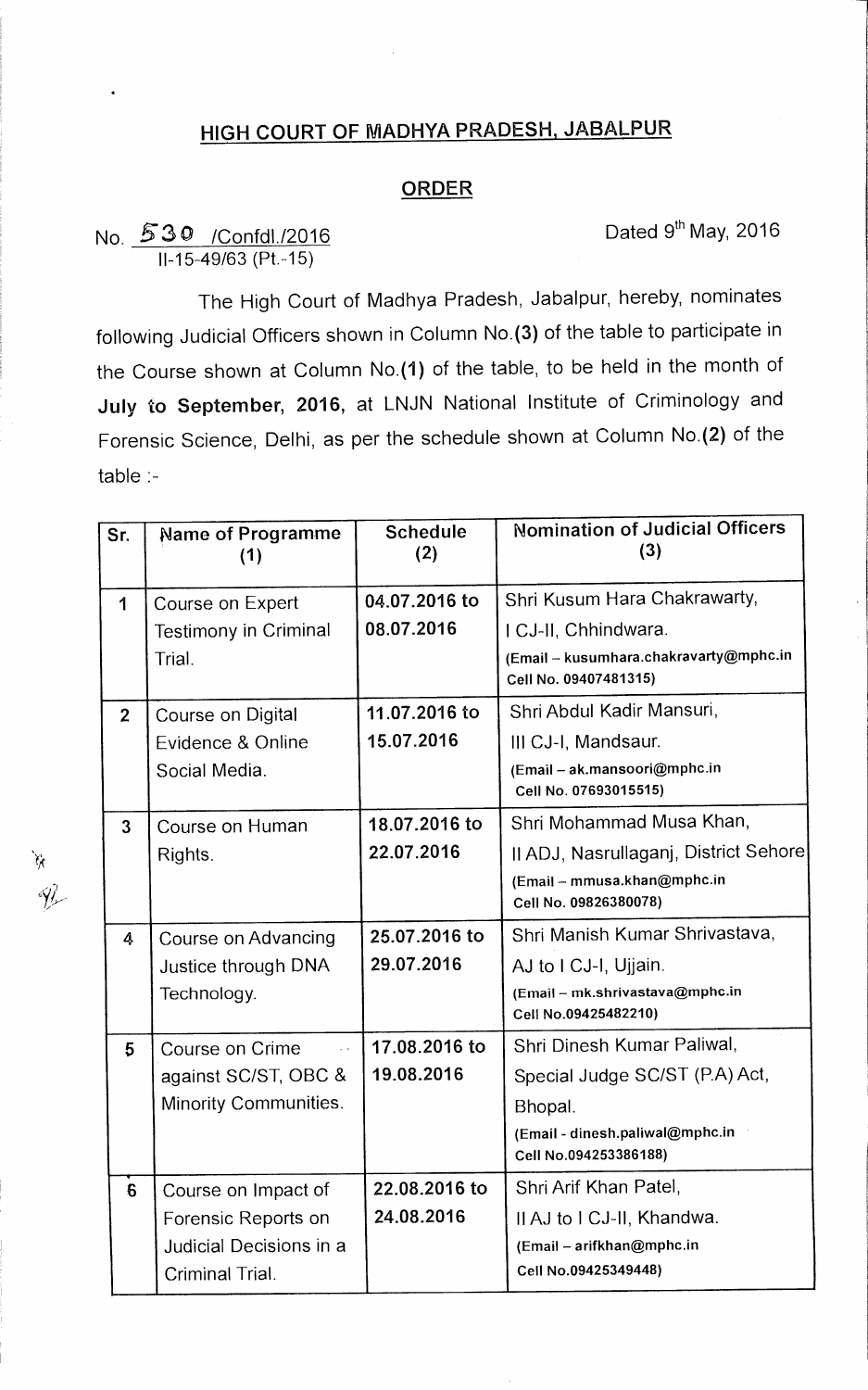| Course on Crime                       | 13.09.2016 to | Shri Devesh Upadhyay,        |
|---------------------------------------|---------------|------------------------------|
| against Senior Citizens.   16.09.2016 |               | X CJ-I, Bhopal.              |
|                                       |               | (Email - d.uppadhyay@mphc.in |
|                                       |               | Cell No.09826244017)         |

**BY ORDER** 

**(MANOHAR MAMTANI)** 

Dated 9<sup>th</sup> May, 2016

**REGIST1RAR GENERAL**   $\chi$ 

Endt. No. 531 / Confdl./2016 11-15-49/63 (Pt.-15)

Copy forwarded to :-

1. The Principal Secretary, Government of M.P., Law & Legislative Affairs Department, Vindhyachal Bhawan, Bhopal for information.

**2.** 

Ж

W.

- 1. Shri Dinesh Kumar Paliwal, Special Judge SC/ST (P.A) Act, Bhopal.
- 2. Shri Mohammad Musa Khan, 11ADJ, Nasrullaganj, District Sehore.
- 3. Shri Manish Kumar Shrivastava, AJ to **I** CJ-I, Ujjain.
- 4. Shri Abdul Kadir Mansuri, III CJ-1, Mandsaur.
- 5. Shri Devesh Upadhyay, X CJ-1, Bhopal.
- 6. Shri Kusum Nara Chakrawarty, 1 CJ-II, Chhindwara.
- 7. Shri Arif Khan Patel, 11AJ to I CJ-II, Khandwa.

**The nominated Judicial Officers are directed to observe following instructions :-** 

- o To keep themselves in readiness to attend the training programme, on respective dates, on receipt of further communication, either from the High Court of M.P., Jabalpur or from the LNJN National Institute of Criminology and Forensic Science, Delhi.
- o To apprise themselves with the information about their acceptance of nomination for the training programme available on the N1CFS website www.nicfs.nic.in and proceed, accordingly. The list of nomination can be downloaded under link "Training" about 30 days prior to the Course. A second list if needed will be hosted by the institute on website 21 days prior to Course.